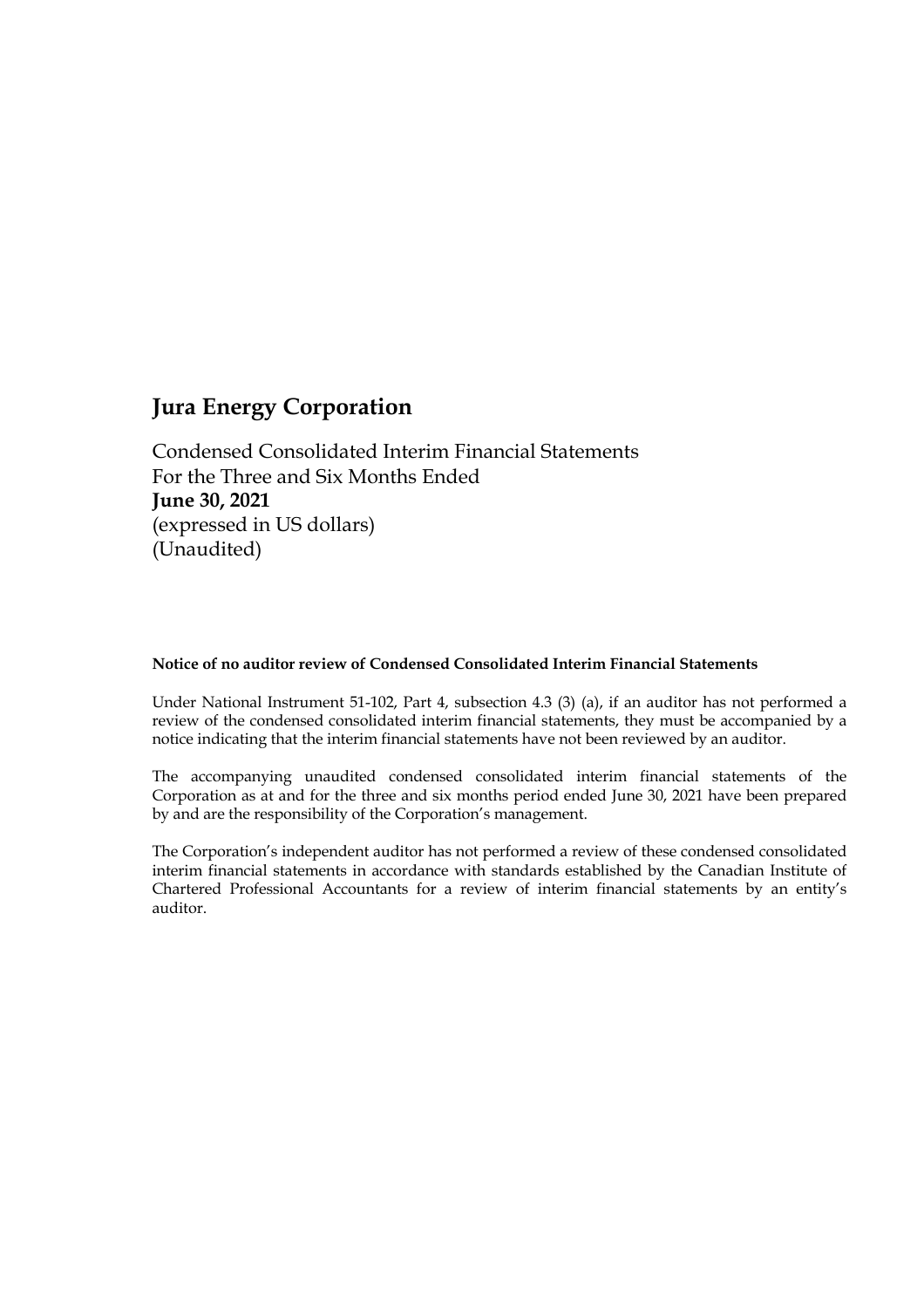Condensed Consolidated Interim Statements of Financial Position

**As at June 30, 2021 (Unaudited)**

(expressed in US dollars)

|                                                                    | June<br>30, 2021<br>\$ | December<br>31, 2020<br>S |
|--------------------------------------------------------------------|------------------------|---------------------------|
| <b>Assets</b>                                                      |                        |                           |
| <b>Current assets</b>                                              |                        |                           |
| Cash and cash equivalents                                          | 2,025,779              | 2,629,558                 |
| Restricted cash                                                    | 1,813,028              | 512,325                   |
| Accounts and other receivables (note 4)                            | 12,781,568             | 12,162,705                |
|                                                                    | 16,620,375             | 15,304,588                |
| Non-current assets                                                 |                        |                           |
| Property, plant and equipment (note 5)                             | 43,330,086             | 45,000,962                |
| Exploration and evaluation assets (note 6)                         | 3,532,382              | 3,317,483                 |
| Long-term receivables                                              | 328,007                | 284,048                   |
| <b>Total assets</b>                                                | 63,810,850             | 63,907,081                |
| Liabilities and Shareholders' Equity<br><b>Current liabilities</b> |                        |                           |
| Accounts payable and accrued liabilities                           | 16,563,760             | 14,487,980                |
| Borrowings (note 7)                                                | 3,080,400              | 2,195,077                 |
| Amounts due to related parties (note 8)                            | 4,006,670              | 3,968,181                 |
| Non-current liabilities                                            | 23,650,830             | 20,651,238                |
| Borrowings (note 7)                                                | 8,699,779              | 10,121,739                |
| Amounts due to related parties (note 8)                            | 2,265,163              | 7,489,109                 |
| Deferred tax liability - net                                       | 4,044,355              | 3,388,616                 |
| Asset retirement obligation (note 10)                              | 4,381,886              | 4,358,575                 |
| <b>Total liabilities</b>                                           | 43,042,013             | 46,009,277                |
| Shareholders' equity                                               |                        |                           |
| Share capital (note 11)                                            | 65,203,045             | 65,203,045                |
| Contributed surplus (note 11)                                      | 422,388                | 412,264                   |
| Warrants                                                           | 140,265                | 140,265                   |
| Accumulated deficit                                                | (44,996,861)           | (47,857,770)              |
| Total shareholders' equity                                         | 20,768,837             | 17,897,804                |
| Total equity and liabilities                                       | 63,810,850             | 63,907,081                |

#### **Going concern** (note 2) **Contingencies and commitments** (note 12)

APPROVED ON BEHALF OF THE BOARD OF DIRECTORS

*CEO and Director* 

 *"Signed" "Signed" Nadeem Farooq Stephen C. Smith*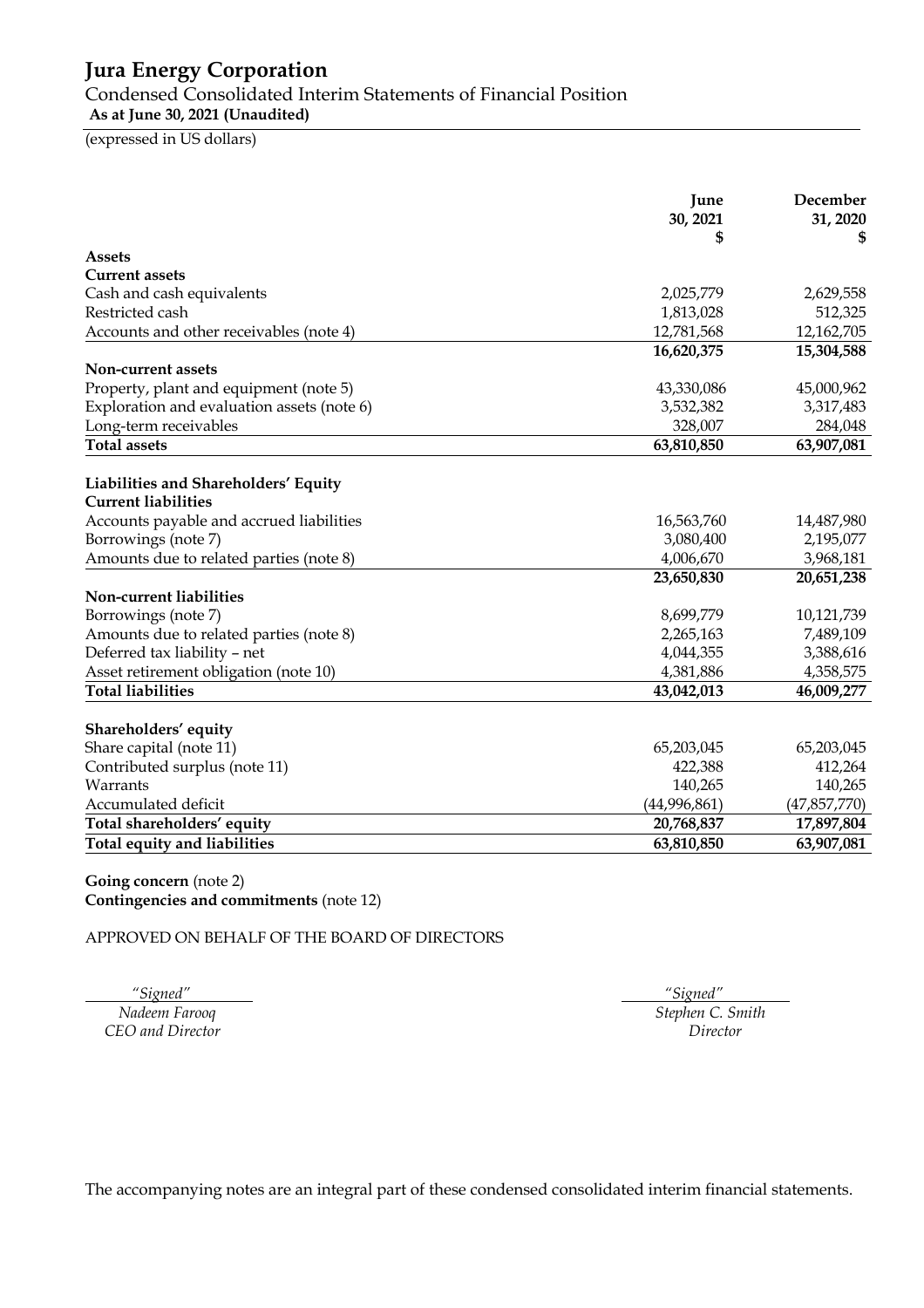Condensed Consolidated Interim Statements of Comprehensive Income **For the three and six months ended June 30, 2021 (Unaudited)**

(expressed in US dollars)

|                                                                                    |             | Three months ended | Six months ended |             |  |
|------------------------------------------------------------------------------------|-------------|--------------------|------------------|-------------|--|
|                                                                                    | June        | June               | June             | June        |  |
|                                                                                    | 30, 2021    | 30, 2020           | 30, 2021         | 30, 2020    |  |
|                                                                                    | \$          | \$                 | \$               | \$          |  |
| Net revenue                                                                        | 5,426,516   | 6,313,015          | 10,401,012       | 9,386,612   |  |
| Cost of production (note 13)                                                       | (2,217,206) | (2, 159, 377)      | (4,290,046)      | (3,566,913) |  |
| Gross profit                                                                       | 3,209,310   | 4,153,638          | 6,110,966        | 5,819,699   |  |
| <b>Expenses</b>                                                                    |             |                    |                  |             |  |
| General and administrative expenses (note 14)                                      | (544, 752)  | (444, 923)         | (1,028,596)      | (872, 215)  |  |
| Impairment of oil and gas properties (note 5)                                      |             |                    |                  | (750,000)   |  |
| Other income                                                                       |             | 12,891             |                  | 19,293      |  |
| Operating profit                                                                   | 2,664,558   | 3,721,606          | 5,082,370        | 4,216,777   |  |
| Exchange gain/(loss) - net                                                         | 645,997     | 546,183            | (387, 637)       | 1,310,443   |  |
| Finance costs (note 15)                                                            | (535, 442)  | (824, 203)         | (1, 178, 085)    | (1,734,405) |  |
| Profit before income tax                                                           | 2,775,113   | 3,443,586          | 3,516,648        | 3,792,815   |  |
| Income tax                                                                         | (561, 618)  | (506, 929)         | (655, 739)       | (1,080,801) |  |
| Total comprehensive income for the period                                          | 2,213,495   | 2,936,657          | 2,860,909        | 2,712,014   |  |
| Earnings per share (note 16)<br>Basic and diluted<br><b>Going concern</b> (note 2) | 0.03        | 0.04               | 0.04             | 0.04        |  |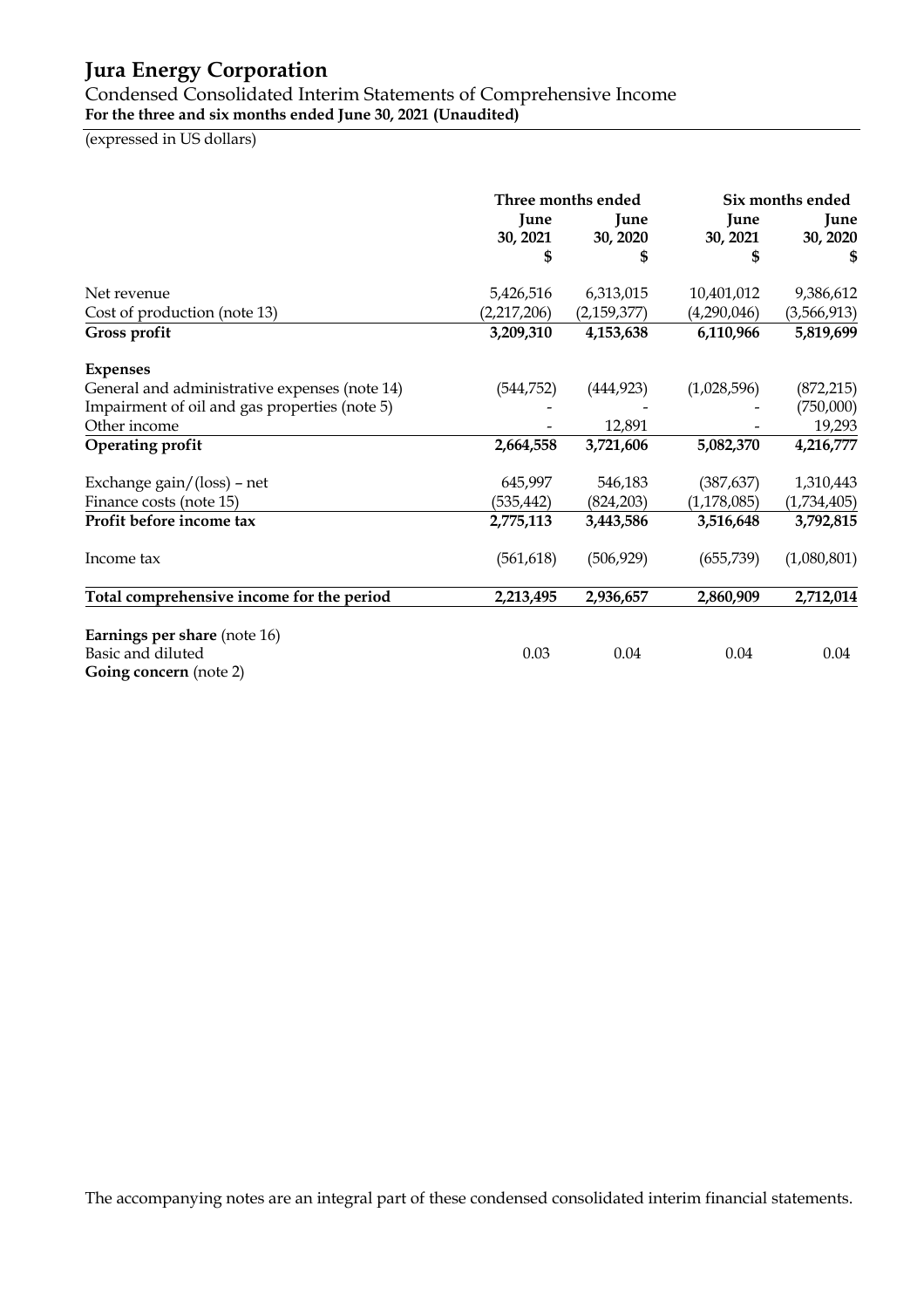# Condensed Consolidated Interim Statements of Cash Flows

**For the six months ended June 30, 2021 (Unaudited)**

(expressed in US dollars)

|                                                                 | June<br>30, 2021 | June<br>30, 2020 |
|-----------------------------------------------------------------|------------------|------------------|
| Cash provided by/(used in)                                      |                  |                  |
| <b>Operating activities</b>                                     |                  |                  |
| Profit before tax for the period                                | 3,516,648        | 3,792,815        |
| Adjustments for:                                                |                  |                  |
| Impairment of oil and gas properties (note 5)                   |                  | 750,000          |
| Depletion of oil and gas properties (note 13)                   | 2,650,755        | 2,016,773        |
| Depreciation of other operating assets (note 14)                | 8,717            | 17,819           |
| Accrued finance costs on:                                       |                  |                  |
| Amounts due to related parties (note 15)                        | 463,580          | 743,010          |
| Borrowings (note 15)<br>$\qquad \qquad \blacksquare$            | 691,194          | 936,276          |
| Accretion on asset retirement obligation (note 15)              | 23,311           | 36,786           |
| Stock based compensation (note 11)                              | 10,124           | 11,397           |
| Other income                                                    |                  | (19,293)         |
| Net unrealized exchange loss/(gain) on borrowings and amounts   |                  |                  |
| due to related parties                                          | 260,410          | (960, 654)       |
| Funds flow                                                      | 7,624,739        | 7,324,929        |
| Changes in working capital                                      |                  |                  |
| Increase in accounts and other receivables                      | (618, 863)       | (6,316,214)      |
| Increase/(decrease) in accounts payable and accrued liabilities | 2,075,780        | (2,711,530)      |
| (Increase)/decrease in restricted cash                          | (1,300,703)      | 437,850          |
| Net cash generated from/(used in) operating activities          | 7,780,953        | (1,264,965)      |
|                                                                 |                  |                  |
| <b>Investing activities</b>                                     |                  |                  |
| Property, plant and equipment                                   | (988, 596)       | (3,917,480)      |
| Proceeds from disposal of property, plant and equipment         |                  | 48,250           |
| Exploration and evaluation assets                               | (214,899)        | (294, 139)       |
| Changes in long-term receivables                                | (43,959)         | (30, 735)        |
| Net cash used in investing activities                           | (1, 247, 454)    | (4, 194, 104)    |
| <b>Financing activities</b>                                     |                  |                  |
| Amounts due to related parties - proceeds                       |                  | 2,466,823        |
| Amounts due to related parties - repayment                      | (5,233,649)      | (2,739,330)      |
| Borrowings - proceeds                                           |                  | 12,245,980       |
| Borrowings - repayment                                          | (803, 411)       | (3,730,434)      |
| Finance costs paid                                              | (1,100,218)      | (2,332,128)      |
| Net cash (used in)/generated from financing activities          | (7, 137, 278)    | 5,910,911        |
|                                                                 |                  |                  |
| Net (decrease)/increase in cash and cash equivalents            | (603,779)        | 451,842          |
| Cash and cash equivalents at beginning of the period            | 2,629,558        | 581,686          |
| Cash and cash equivalents at end of the period                  | 2,025,779        | 1,033,528        |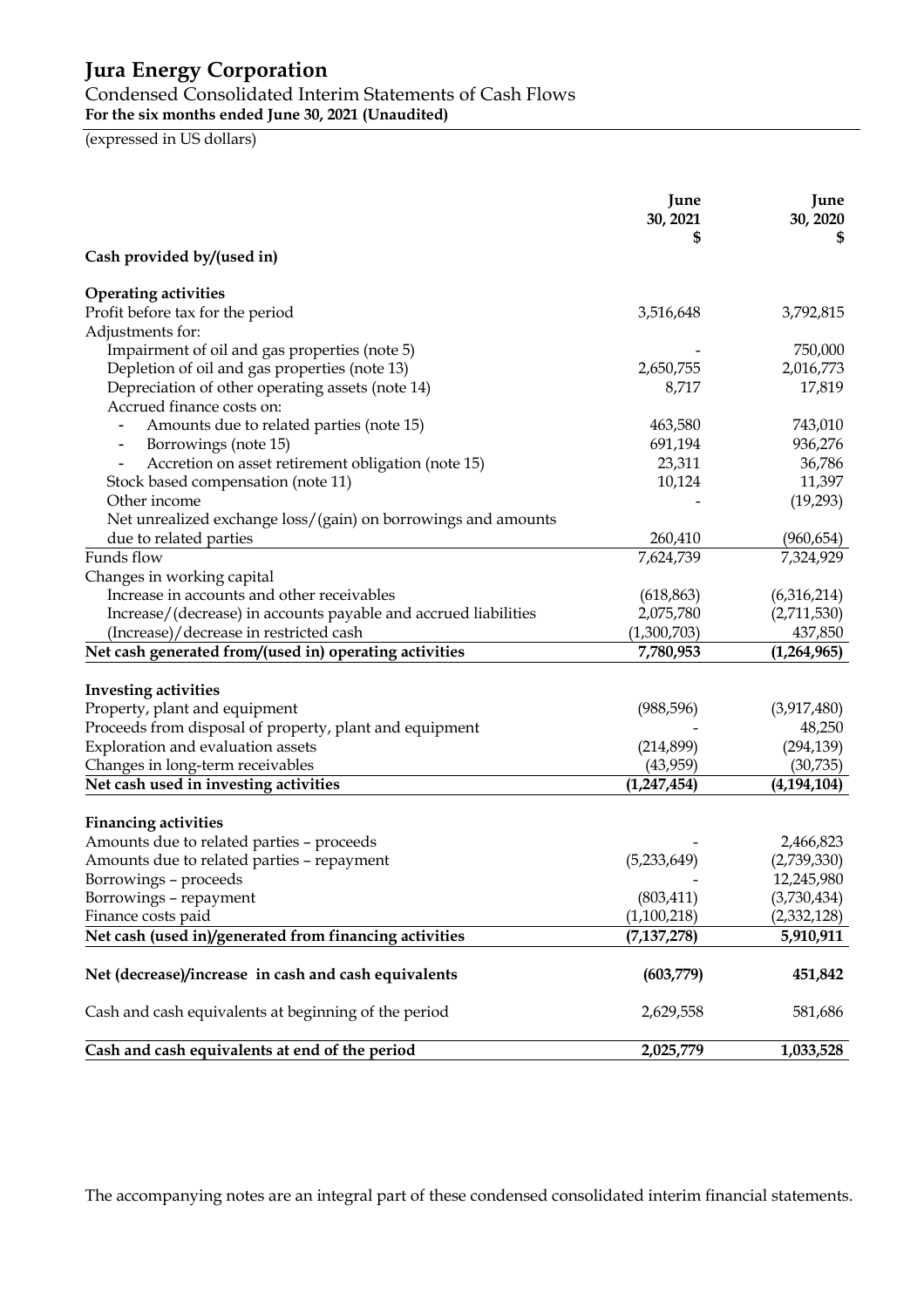Condensed Consolidated Interim Statements of Changes in Equity **For the six months ended June 30, 2021 (Unaudited)**

(expressed in US Dollars)

|                                    | Number<br>of shares | <b>Share</b><br>capital<br>.b | Contributed<br>surplus | Warrants<br>æ            | Accumulated<br><b>Deficit</b><br>æ | <b>Total</b><br>\$ |
|------------------------------------|---------------------|-------------------------------|------------------------|--------------------------|------------------------------------|--------------------|
| Balance at January 1, 2020         | 69,076,328          | 65,203,045                    | 390,107                | 140,265                  | (51, 711, 089)                     | 14,022,328         |
| Net profit for the period          |                     |                               |                        |                          | 2,712,014                          | 2,712,014          |
| Stock based compensation (note 11) |                     | $\overline{\phantom{a}}$      | 11,397                 | $\overline{\phantom{a}}$ |                                    | 11,397             |
| Balance at June 30, 2020           | 69,076,328          | 65,203,045                    | 401,504                | 140,265                  | (48,999,075)                       | 16,745,739         |
| Balance at January 1, 2021         | 69,076,328          | 65,203,045                    | 412,264                | 140,265                  | (47, 857, 770)                     | 17,897,804         |
| Net profit for the period          |                     |                               |                        |                          | 2,860,909                          | 2,860,909          |
| Stock based compensation (note 11) |                     | $\overline{\phantom{a}}$      | 10,124                 | $\overline{\phantom{a}}$ |                                    | 10,124             |
| Balance at June 30, 2021           | 69,076,328          | 65,203,045                    | 422,388                | 140,265                  | (44,996,861)                       | 20,768,837         |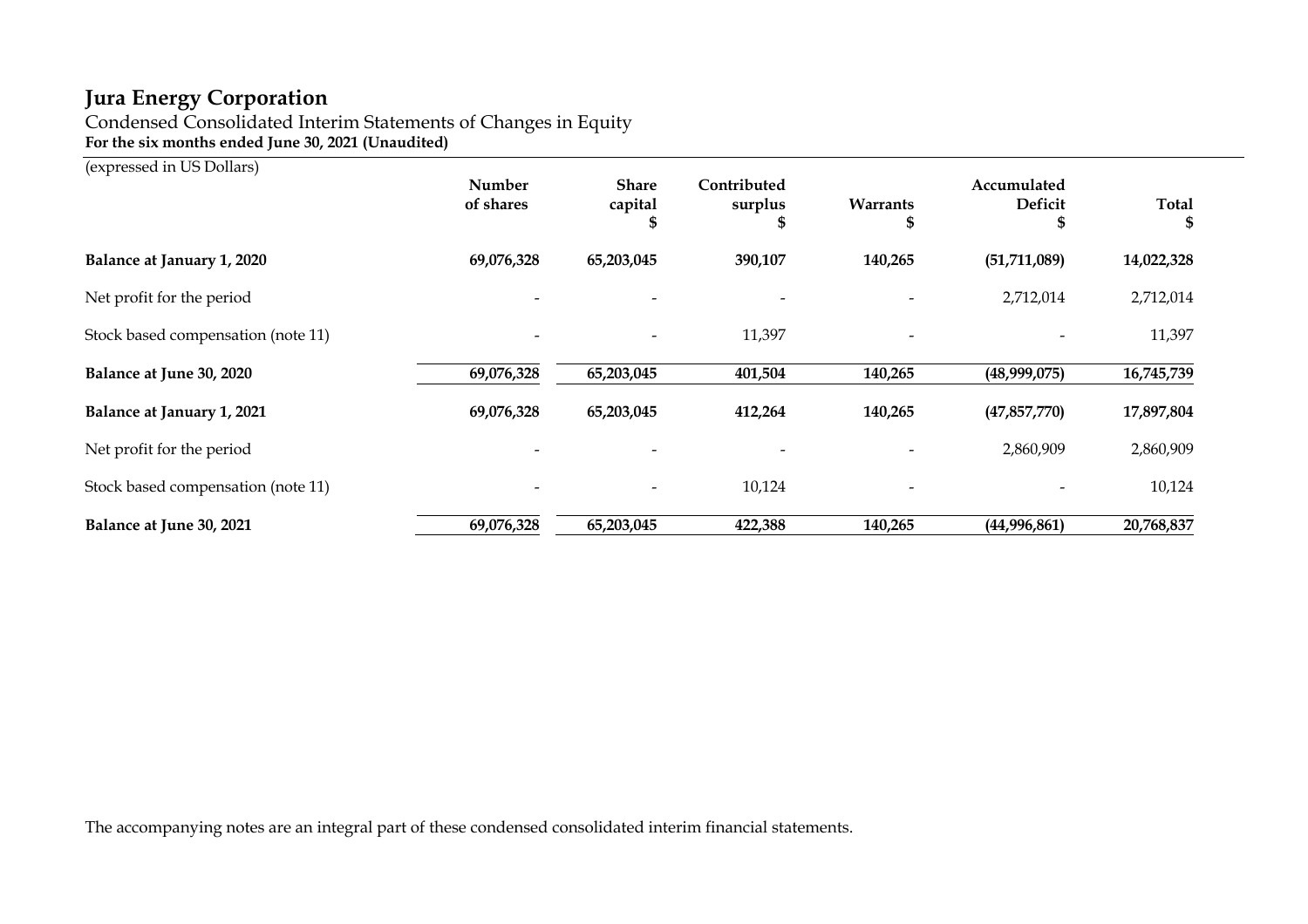(expressed in US Dollars)

### **1 Company and its operations**

Jura Energy Corporation ("JEC", "Jura" or the "Company") is listed on the TSX Venture Exchange ("TSX-V") and trades under the symbol "JEC". The registered office of Jura Energy Corporation is located at Suite 2100, 144 – 4th Avenue SW, Calgary, T2P 3N4, Alberta, Canada. These condensed consolidated interim financial statements include the financial statements of JEC, and its wholly owned subsidiaries Spud Energy Pty Limited ("SEPL"), PetExPro Ltd. ("PEPL"), Frontier Oil and Gas Holdings Limited ("FOGHL") and Frontier Holdings Limited ("FHL").

These condensed consolidated interim financial statements were approved and authorized for issue by the Company's board of directors on August 29, 2021.

### **2 Going concern**

Management has prepared these condensed consolidated interim financial statements in accordance with the International Financial Reporting Standards ("IFRS") applicable to a going concern, which contemplates that assets will be realized, and liabilities will be discharged in the normal course of business as they become due. The Company had a working capital deficiency of \$7.03 million at June 30, 2021 (December 31, 2020: \$5.35 million). During the six months period ended June 30, 2021, the Company reported a net profit of \$2.86 million (June 30, 2020: \$2.71 million) and has net cash generated from/(used in) operating activities of \$7.78 million (June 30, 2020: (\$1.26) million). As at June 30, 2021, the Company had an accumulated deficit of \$44.99 million (December 31, 2020: \$47.86 million). In addition to its ongoing working capital requirements, the Company also had financial commitments as at June 30, 2021 that amounted to \$3.24 million.

The Company's performance has improved significantly after commencement of production from Ayesha, Aminah and Ayesha North leases and a fourth well in the Zarghun South lease, however, until the Company shows a history of sustained earnings and reduction in financial liabilities there are material uncertainties that raise significant doubt as to the ability of the Company to continue as a going concern and, accordingly, the appropriateness of the use of the accounting principles applicable to a going concern.

Therefore, the condensed consolidated interim financial statements of the Company do not reflect the adjustments to the carrying values of assets and liabilities and the reported revenues and expenses and balance sheet classifications that would be necessary if the Company was unable to realize its assets and settle its liabilities as a going concern in the normal course of operations. Such adjustments could be material.

#### **3 Basis of preparation**

These condensed consolidated interim financial statements have been prepared in accordance with IFRS, as applicable to the interim financial reports including IAS 34 - Interim Financial Reporting. These condensed consolidated interim financial statements do not include all the information and disclosures required in the annual financial statements and should be read in conjunction with the annual audited financial statements of the Company for the year ended December 31, 2020 which have been prepared in accordance with IFRS, as issued by the International Accounting Standards Board.

The accounting policies adopted in the preparation of these condensed consolidated interim financial statements are consistent with those followed in the preparation of the Company's consolidated annual audited financial statements for the year ended December 31, 2020.

The preparation of these condensed consolidated interim financial statements in conformity with approved accounting standards requires the use of certain critical accounting estimates. It also requires management to exercise its judgement in the process of applying the Company's accounting policies. Estimates and judgments are continually evaluated and are based on historical experience including the expectation of future events that are believed to be reasonable under the circumstances. Estimates and judgements made by the management in the preparation of these condensed consolidated interim financial statements are the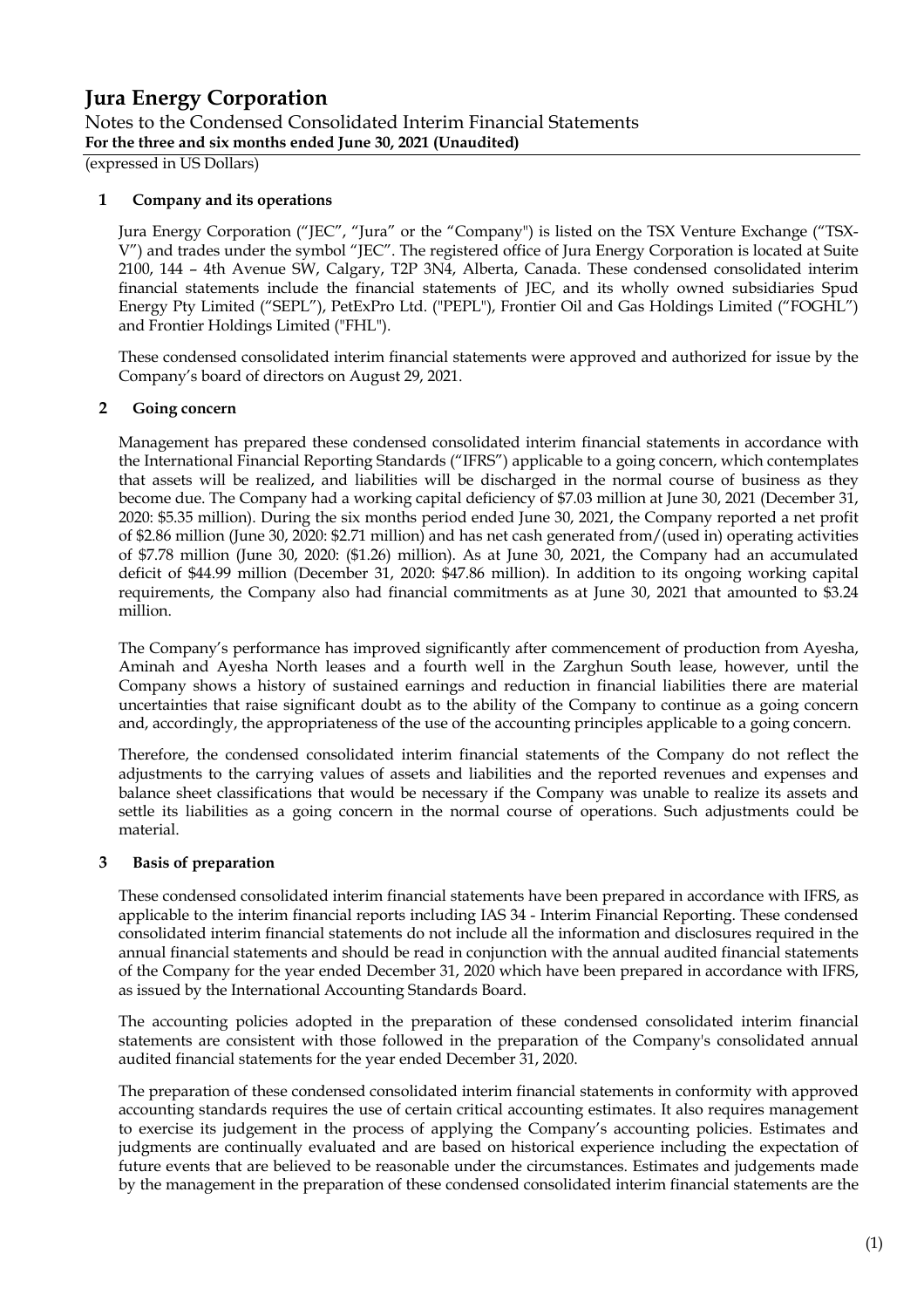#### (expressed in US Dollars)

same as those used in the preparation of Company's consolidated annual audited financial statements for the year ended December 31, 2020.

In March 2020, the World Health Organization declared a global pandemic following the emergence and rapid spread of a novel strain of coronavirus ("COVID-19"). COVID-19 continues to impact worldwide demand for crude oil and therefore global commodity markets. Price volatility remains largely due to market sensitivity to COVID-19 related news including vaccine breakthroughs and rollouts, and the resurgence of COVID-19 cases and developing variants of concern. The continued impact on capital and financial markets on a macro-scale present uncertainty and risk with respect to the Company's performance, and estimates and assumptions used in the preparation of its financial results.

#### **4 Accounts and other receivables**

|                                     | June       | December   |
|-------------------------------------|------------|------------|
|                                     | 30, 2021   | 31, 2020   |
|                                     | \$         |            |
| Trade receivables (note 4 a)        | 12,112,288 | 10,961,234 |
| Due from concession operator        |            | 579,323    |
| Due from related parties (note 4 b) | 1,104,463  | 1,104,463  |
| Prepayments                         | 22,234     | 50,424     |
| Security deposits                   | 42.061     | 42,062     |
| Other receivables                   | 318,740    | 243,417    |
|                                     | 13,599,786 | 12,980,923 |
| Provision for impairment (note 4 b) | (818, 218) | (818, 218) |
|                                     | 12,781,568 | 12,162,705 |

- a) The trade receivables are provided as a security by way of irrevocable assignment into the collection accounts maintained with Askari Bank Limited ("AKBL"), the lead arranger, acting on behalf of the participants, pursuant to the terms of the syndicated term finance facilities (*refer to note 7 (a) for further details*).
- b) This represents \$818,218 and \$286,245 (December 31, 2020: \$818,218 and \$286,245) receivable from Energy Exploration Limited ("EEL") and JS Energy Limited ("JSEL") respectively. The balances are receivable on demand and carry no interest.

Amount due from EEL represents expenses recharged and payments made on behalf of EEL. EEL has a 12% working interest in Zamzama North exploration license. However, owing to the expiry of the term of the Zamzama North exploration license, the Company has fully provided for the balance receivable from EEL.

#### **5 Property, plant and equipment**

|                                           | Other operating assets |            |                        |           |            |                |
|-------------------------------------------|------------------------|------------|------------------------|-----------|------------|----------------|
|                                           | Oil and gas            | Computer   | Furniture              | Office    | Motor      |                |
|                                           | properties             |            | equipment and fixtures | equipment | vehicles   | Total          |
|                                           |                        |            |                        |           |            | S              |
| Cost                                      | 70,737,070             | 114,603    | 24,011                 | 48,949    | 220,304    | 71,144,937     |
| Accumulated depletion, depreciation and   |                        |            |                        |           |            |                |
| impairment                                | (25, 757, 125)         | (105, 243) | (23, 942)              | (48, 949) | (208, 716) | (26, 143, 975) |
| Opening net book value                    | 44,979,945             | 9,360      | 69                     |           | 11,588     | 45,000,962     |
| Period ended June 30, 2021                |                        |            |                        |           |            |                |
| Additions during the period               | 988,596                |            |                        |           |            | 988,596        |
| Depletion and depreciation for the period | (2,650,755)            | (2,703)    | (69)                   |           | (5, 945)   | (2,659,472)    |
| Carrying amount at June 30, 2021          | 43,317,786             | 6,657      |                        |           | 5,643      | 43,330,086     |
| Cost                                      | 71,725,666             | 114,603    | 24,011                 | 48,949    | 220,304    | 72,133,533     |
| Accumulated depletion, depreciation and   |                        |            |                        |           |            |                |
| impairment                                | (28, 407, 880)         | (107, 946) | (24, 011)              | (48, 949) | (214, 661) | (28, 803, 447) |
| Carrying amount at June 30, 2021          | 43,317,786             | 6,657      |                        |           | 5,643      | 43,330,086     |
| Cost                                      | 63,520,728             | 109,148    | 24,011                 | 48,949    | 339.879    | 64,042,715     |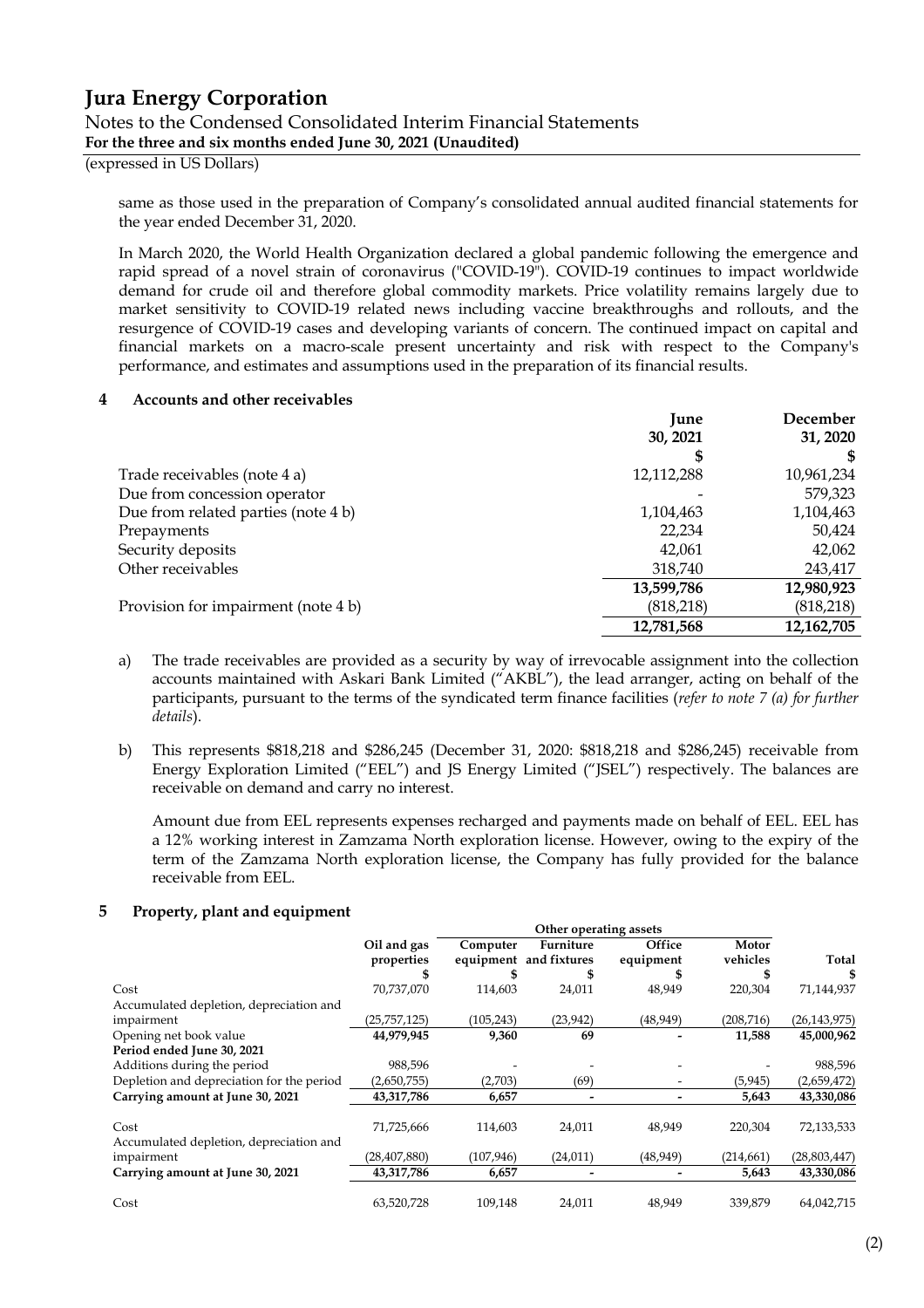### Notes to the Condensed Consolidated Interim Financial Statements **For the three and six months ended June 30, 2021 (Unaudited)**

#### (expressed in US Dollars)

| Accumulated depletion, depreciation and |                |            |           |           |            |                |
|-----------------------------------------|----------------|------------|-----------|-----------|------------|----------------|
| impairment                              | (20,351,937)   | (101,988)  | (22, 423) | (48, 949) | (264, 530) | (20, 789, 827) |
| Opening net book value                  | 43,168,791     | 7,160      | 1,588     |           | 75,349     | 43,252,888     |
| Year ended December 31, 2020            |                |            |           |           |            |                |
| Additions during the year               | 4,029,971      | 5,455      |           |           |            | 4,035,426      |
| Addition in asset retirement obligation | 319,031        |            |           |           |            | 319,031        |
| Revision in asset retirement obligation | 757,617        |            |           |           |            | 757,617        |
| Transferred from exploration and        |                |            |           |           |            |                |
| evaluation assets (note 6)              | 2,109,723      |            |           |           |            | 2,109,723      |
| Disposal during the year                |                |            |           |           |            |                |
| - Cost                                  |                |            |           |           | (119, 575) | (119, 575)     |
| - Accumulated depreciation              |                |            |           |           | 77,727     | 77,727         |
|                                         |                |            |           |           | (41, 848)  | (41, 848)      |
| Depletion and depreciation for the year | (4,655,188)    | (3,255)    | (1,519)   |           | (21, 913)  | (4,681,875)    |
| Impairment for the year                 | (750,000)      |            |           |           |            | (750,000)      |
| Carrying amount at December 31, 2020    | 44,979,945     | 9,360      | 69        |           | 11,588     | 45,000,962     |
|                                         |                |            |           |           |            |                |
| Cost                                    | 70,737,070     | 114,603    | 24,011    | 48,949    | 220,304    | 71,144,937     |
| Accumulated depletion, depreciation and |                |            |           |           |            |                |
| impairment                              | (25, 757, 125) | (105, 243) | (23, 942) | (48, 949) | (208, 716) | (26, 143, 975) |
| Carrying amount at December 31, 2020    | 44,979,945     | 9,360      | 69        |           | 11,588     | 45,000,962     |
| Annual rate of depreciation (%)         |                | 33.33%     | 20.00%    | 33.33%    | 20.00%     |                |

a) Motor vehicles include the following amounts where the Company is a lessee under a finance lease (*refer to note 7 (b) for further details*):

|                                                       | June       | December    |
|-------------------------------------------------------|------------|-------------|
|                                                       | 30, 2021   | 31, 2020    |
| Leasehold motor vehicles                              |            |             |
| Cost                                                  | 146,086    | 146,086     |
| Accumulated depreciation                              | (140, 443) | (134, 498)  |
|                                                       | 5,643      | 11,588      |
| 6<br><b>Exploration and evaluation assets</b>         |            |             |
|                                                       | June       | December    |
|                                                       | 30, 2021   | 31, 2020    |
|                                                       |            | \$          |
| Balance at beginning of the period                    | 3,317,483  | 4,626,053   |
| Additions during the period                           | 214,899    | 808,019     |
| Transferred to property, plant and equipment (note 5) |            | (2,109,723) |
| Exploration and evaluation assets written off         |            | (6,866)     |
| Carrying amount at end of the period                  | 3,532,382  | 3,317,483   |
| 7<br><b>Borrowings</b>                                |            |             |
|                                                       | June       | December    |
|                                                       | 30, 2021   | 31, 2020    |
| Current                                               |            |             |
| AKBL Syndicated term finance facilities (note 7 a)    | 3,079,287  | 2,188,881   |
| Finance lease obligations (note 7 b)                  | 1,113      | 6,196       |
|                                                       | 3,080,400  | 2,195,077   |
| Non-current                                           |            |             |
| AKBL Syndicated term finance facilities (note 7 a)    | 8,699,779  | 10,121,455  |
| Finance lease obligations (note 7 b)                  |            | 284         |
|                                                       | 8,699,779  | 10,121,739  |
| <b>Total borrowings</b>                               | 11,780,179 | 12,316,816  |

a) On January 31, 2020, SEPL entered into long term syndicated term finance facilities of PKR 2,000 million (approximately \$12.65 million) with AKBL, the lead arranger acting on behalf of the participants (the "AKBL Facility").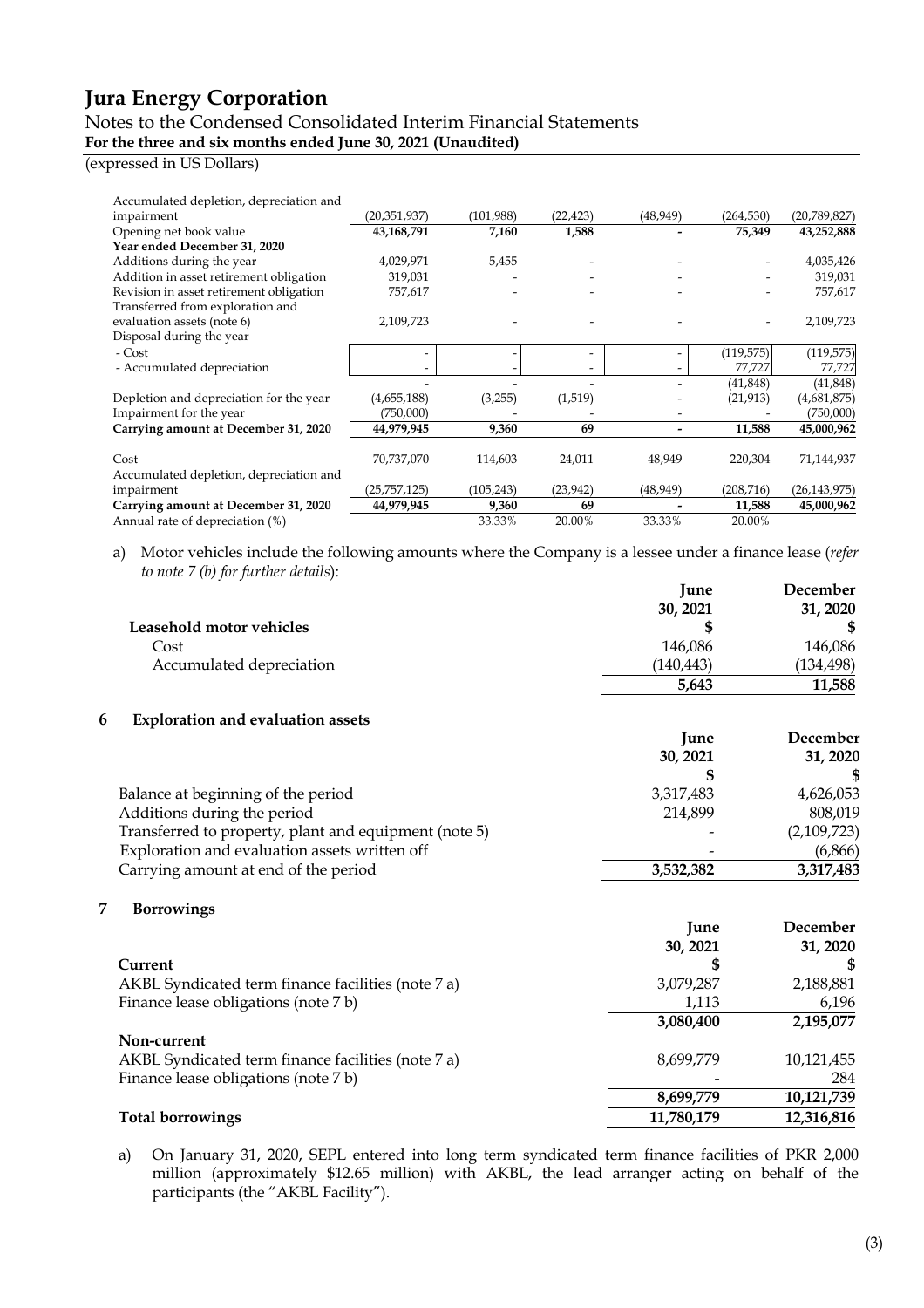(expressed in US Dollars)

The syndicate is comprised of AKBL, JS Bank Limited ("JSBL"), a related party of Jura, and Al Baraka Bank Pakistan Limited ("ABPL") with participation of PKR 1,000 million (approximately \$6.32 million), PKR 550 million (approximately \$3.48 million) and PKR 450 million (approximately \$2.85 million) respectively. The AKBL Facility carries interest at the rate of 3-month Karachi Inter-Bank Offered Rate ("KIBOR") plus 2.50%. The interest is payable quarterly in arrears whereas the principal is repayable in sixteen equal quarterly installments commencing after a grace period of one year from the date of first disbursement.

The AKBL Facility is secured by corporate guarantees of Jura and FHL, a first hypothecation charge on the moveable fixed assets of SEPL with a 25% margin, an assignment of present and future receivables of SEPL and FHL with a 25% margin, a lien on collection accounts of SEPL and FHL maintained with AKBL and a lien on SEPL's debt service reserve account and debt payment account maintained with AKBL.

Under the terms of the AKBL Facility, the Pakistan Branch of SEPL must comply at each year-end (i.e. December 31) with the following financial covenants:

- i) Debt service coverage ratio of at least 1.20 times;
- ii) Current ratio of 1:1; and
- iii) Debt to equity ratio of not more than 60:40.

As at December 31, 2020, the Pakistan Branch of SEPL was compliant with the above financial covenants.

b) In February 2016, SEPL entered into a diminishing musharaka facility with ABPL for the lease of vehicles for the Company's employees, in the amount of up to PKR 42 million (approximately \$0.27 million). Under the terms of the facility, the Company has the option to acquire the leased vehicles without any consideration upon expiry of the lease term. The lease term is five years. The commitments in relation to the finance lease payable are as follows:

|                                                               | June     | December |
|---------------------------------------------------------------|----------|----------|
|                                                               | 30, 2021 | 31, 2020 |
|                                                               | \$       |          |
| Within one year                                               | 1,184    | 6,446    |
| Later than one year but not later than five years             |          | 291      |
| Later than five years                                         |          |          |
| Minimum lease payments                                        | 1,184    | 6,737    |
| Future interest payments                                      | (71)     | (257)    |
| Recognized as liability                                       | 1,113    | 6,480    |
| The present value of finance lease liabilities is as follows: |          |          |
| Within one year                                               | 1,113    | 6,196    |
| Later than one year but not later than five years             |          | 284      |
| Later than five years                                         |          |          |
| Minimum lease payments                                        | 1,113    | 6,480    |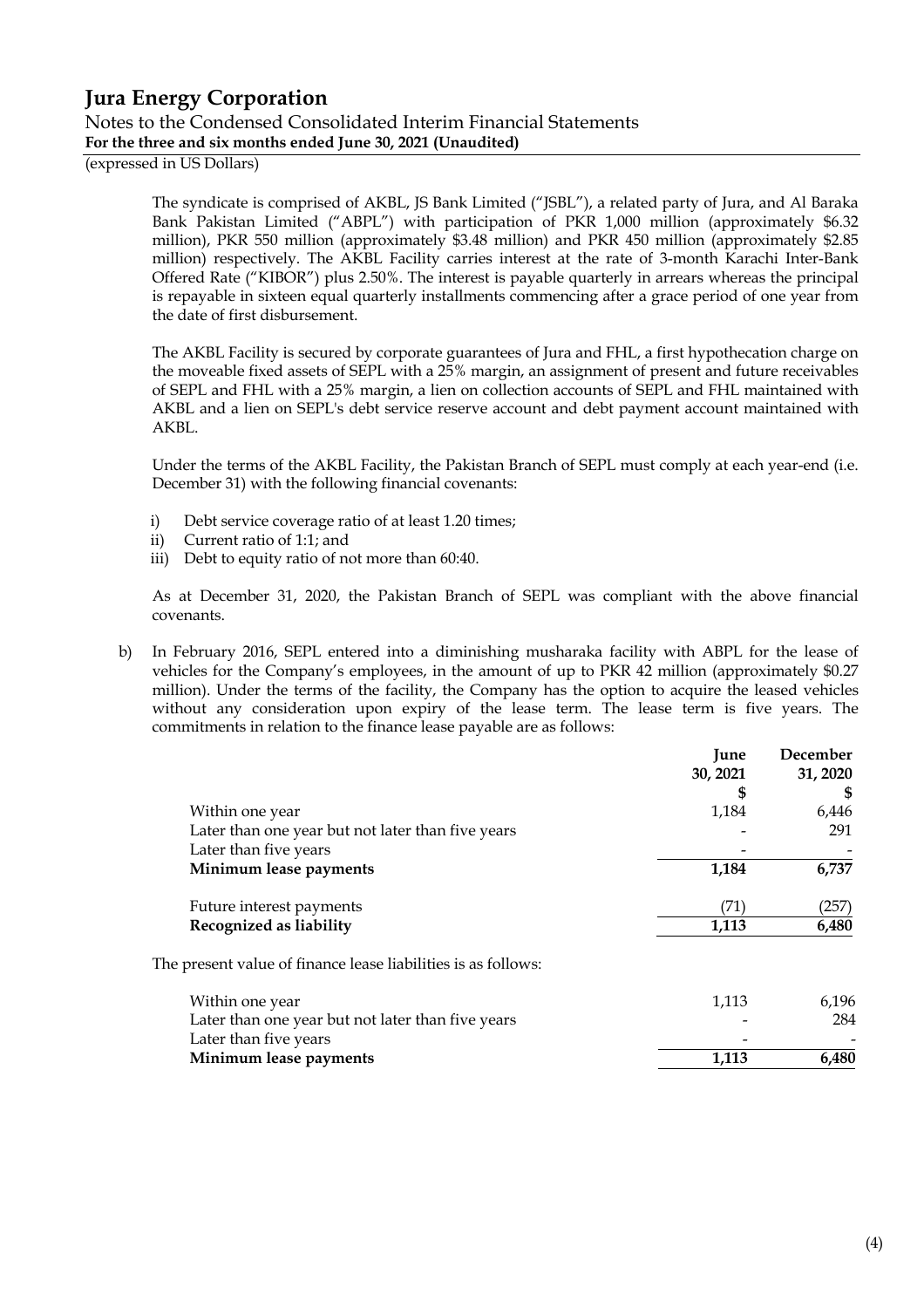### Notes to the Condensed Consolidated Interim Financial Statements **For the three and six months ended June 30, 2021 (Unaudited)**

(expressed in US Dollars)

#### **8 Amounts due to related parties**

|                                       | <b>June</b> | December   |
|---------------------------------------|-------------|------------|
|                                       | 30, 2021    | 31, 2020   |
| Current                               |             |            |
| Running finance facilities (note 8 a) | 4,006,670   | 3,968,181  |
|                                       | 4,006,670   | 3,968,181  |
| Non-current                           |             |            |
| Shareholder loan (note 8 b)           | 2,265,163   | 7,489,109  |
|                                       | 2,265,163   | 7,489,109  |
| Total amounts due to related parties  | 6,271,833   | 11,457,290 |

- a) This represents short term running finance facilities of PKR 425 million (approx. \$2.69 million) and PKR 200 million (approx. \$1.27 million) provided by JSBL, a related party. The outstanding amount of the facilities carries interest at the rate of 1-month KIBOR plus 2% and 1-month KIBOR plus 2.25% respectively, payable quarterly in arrears. These facilities are secured by corporate guarantees of Jura and FHL, a first hypothecation charge on the moveable fixed assets of FHL with a 25% margin, a ranking hypothecation charge on the moveable fixed assets of SEPL with a 25% margin, a ranking assignment of present and future receivables of SEPL and FHL with a 25% margin and a lien on SEPL and FHL bank accounts maintained with JSBL.
- b) This represents unsecured bridge loan of \$2,265,163 (December 31, 2020: \$7,489,109) from the majority shareholder of the Company, JSEL. The principal amount bears interest at the rate of 11% per annum compounded quarterly. The principal and accrued interest outstanding as at June 30, 2021 are payable on demand, however, the shareholder has provided a written undertaking to the Company, pursuant to which the shareholder loans shall not be called for repayment for a minimum period of twelve months from the date of approval of these condensed consolidated interim financial statements.

Further, JSEL has the option to convert, in whole or in part, the principal and accrued interest under the bridge loan for a subscription of JEC shares, on the basis of one JEC share for each C\$1.00 so converted ("the Conversion Option") subject to the restriction that, during any six month period, the aggregate number of JEC shares issuable to JSEL under the Conversion Option may not exceed 10% of the number of JEC shares outstanding, on a non-diluted basis, prior to the date of the first conversion. As at June 30, 2021, a maximum of 2,767,803 shares are issuable under the Conversion Option.

At June 30, 2021, the bridge loan comprised two components: (i) the host agreement and (ii) the embedded derivative representing the Conversion Option. The host agreement has been accounted for using the amortized cost method and the embedded derivative has been accounted for at fair value determined using the Black-Scholes Option Pricing Model. The fair value of the embedded derivative at June 30, 2021, was \$nil (December 31, 2020: \$nil).

**9** The contractual maturities of borrowing and amounts due to related parties are as follows:

|                                         | Carrying<br>value | Not later<br>than one<br>year | Later than one year<br>and not later than<br>five years | Later than<br>five years<br>\$ |
|-----------------------------------------|-------------------|-------------------------------|---------------------------------------------------------|--------------------------------|
|                                         |                   |                               |                                                         |                                |
| At June 30, 2021                        |                   |                               |                                                         |                                |
| AKBL Syndicated term finance facilities | 11,779,066        | 3,079,287                     | 8,699,779                                               |                                |
| Finance lease obligations               | 1,113             | 1,113                         |                                                         |                                |
| Shareholder loan                        | 2,265,163         |                               | 2,265,163                                               |                                |
| Running finance facilities              | 4,006,670         | 4,006,670                     |                                                         |                                |
|                                         | 18,052,012        | 7,087,070                     | 10,964,942                                              |                                |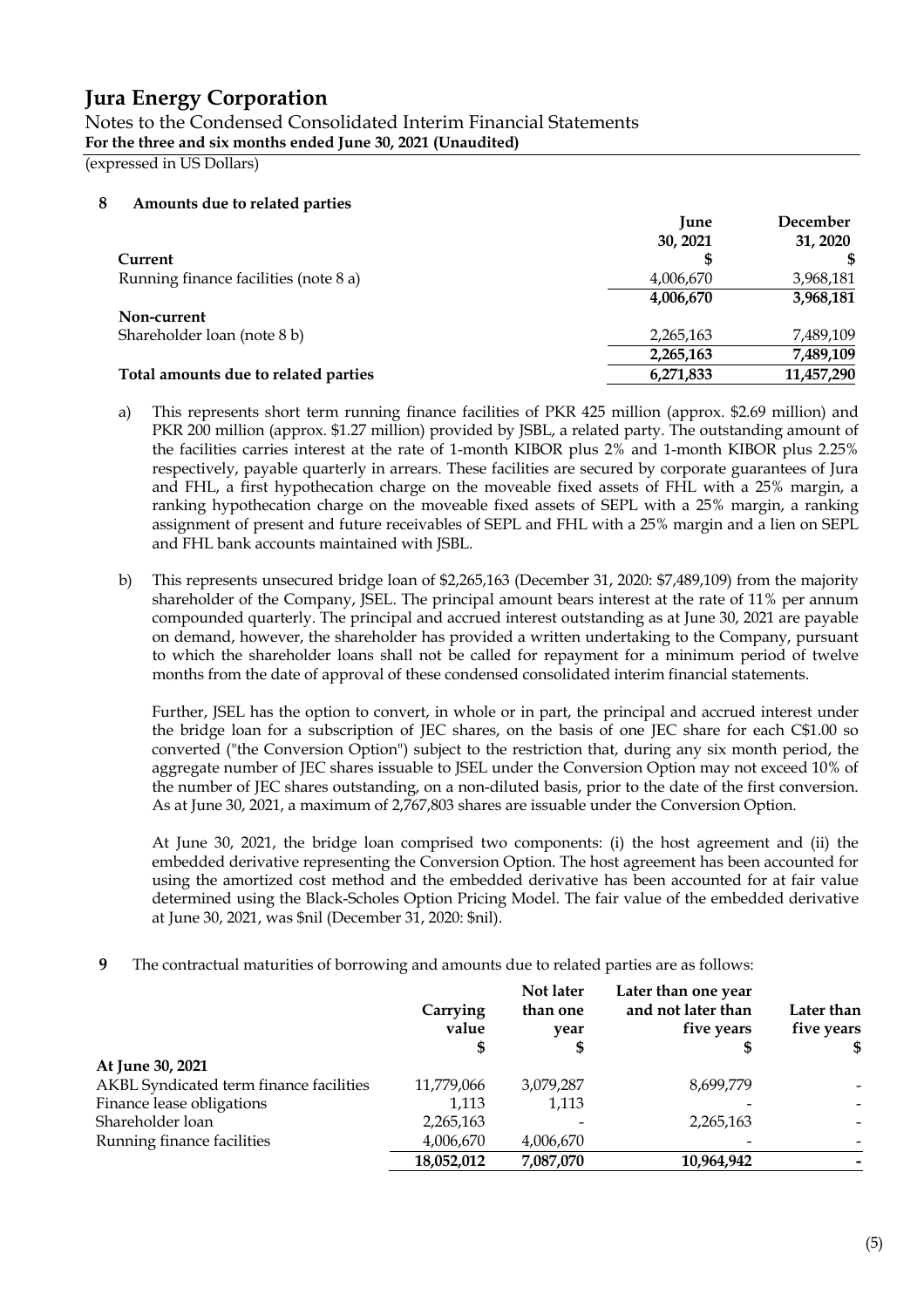Notes to the Condensed Consolidated Interim Financial Statements **For the three and six months ended June 30, 2021 (Unaudited)**

(expressed in US Dollars)

|                                         | Carrying<br>value | Not later<br>than one<br>year | Later than one year<br>and not later than<br>five years | Later than<br>five years<br>SS. |
|-----------------------------------------|-------------------|-------------------------------|---------------------------------------------------------|---------------------------------|
| At December 31, 2020                    |                   |                               |                                                         |                                 |
| AKBL Syndicated term finance facilities | 12,310,336        | 2,188,881                     | 10,121,455                                              |                                 |
| Finance lease obligations               | 6,480             | 6,196                         | 284                                                     | $\overline{\phantom{0}}$        |
| Shareholder loan                        | 7,489,109         |                               | 7,489,109                                               |                                 |
| Running finance facilities              | 3,968,181         | 3,968,181                     |                                                         |                                 |
|                                         | 23,774,106        | 6,163,258                     | 17,610,848                                              | -                               |

The fair value of borrowings and amounts due to related parties is not materially different to their carrying amount since the interest payable is close to the current market rate. The fair values are determined based on discounted cash flows using the Company's weighted average current cost of borrowing.

#### **10 Asset retirement obligation**

|                                          | <b>June</b> | December  |
|------------------------------------------|-------------|-----------|
|                                          | 30, 2021    | 31, 2020  |
|                                          |             | \$        |
| Balance at beginning of the period       | 4,358,575   | 3,206,559 |
| Additions during the period              |             | 319,031   |
| Revisions due to change in estimates     |             | 757,617   |
| Accretion on asset retirement obligation | 23,311      | 75,368    |
| Carrying amount at end of the period     | 4,381,886   | 4,358,575 |

#### **11 Share capital**

#### **Authorized share capital**

The Company is authorized to issue an unlimited number of common shares and an unlimited number of preferred shares. The preferred shares may be issued in one or more series, with rights and privileges for each series as determined by the Board. As at June 30, 2021, 69,076,328 (December 31, 2020: 69,076,328) common share of C\$ 1 were outstanding.

#### **Stock options**

The Company has a share option plan pursuant to which options may be granted to directors, officers, and employees of the Company. The options generally vest over a period of up to three years and expire no more than five years from the date of grant.

#### **Restricted Share Units**

The Company has a restricted share unit plan pursuant to which restricted share units ("RSU") may be granted to directors and officers of the Company. The RSU generally vest over a period of up to three years and expire no more than five years from the date of grant.

As at June 30, 2021, 1,550,515 restricted share units were outstanding.

#### **Stock-based compensation and contributed surplus**

During the three and six months ended June 30, 2021, stock based compensation of \$4,873 and \$10,124 (three and six months ended June 30, 2020: \$6,233 and \$11,397) was charged to the condensed consolidated interim statement of comprehensive income.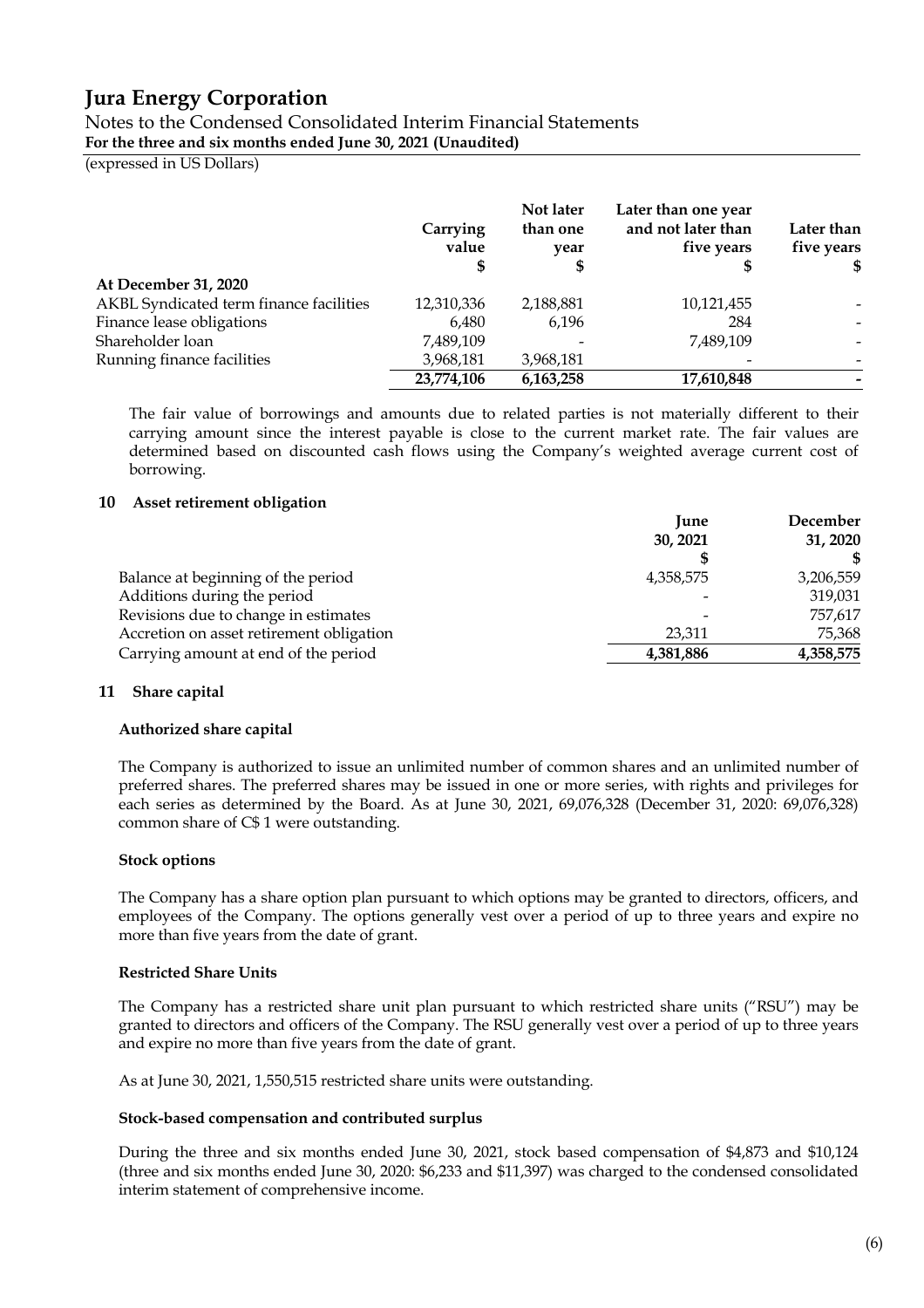(expressed in US Dollars)

#### **12 Contingencies and commitments**

There has been no material change in contingencies as disclosed in the latest consolidated annual audited financial statements of the Company for the year ended December 31, 2020.

#### Commitments

|                                                                      | <b>June</b> | December  |
|----------------------------------------------------------------------|-------------|-----------|
|                                                                      | 30, 2021    | 31, 2020  |
|                                                                      |             |           |
| Minimum capital commitments related to exploration licenses          | 2,972,086   | 2,972,086 |
| Commitments under approved AFEs                                      | 266,500     | 558,550   |
| Commitment under share purchase agreement for the acquisition of EEL | 1,000       | 1.000     |
|                                                                      | 3,239,586   | 3,531,636 |

### **13 Cost of production**

|                                     | Three months ended |             | Six months ended |             |
|-------------------------------------|--------------------|-------------|------------------|-------------|
|                                     | <b>June</b>        | <b>lune</b> | June             | <b>June</b> |
|                                     | 30, 2021           | 30, 2020    | 30, 2021         | 30, 2020    |
|                                     |                    |             |                  |             |
| Production costs                    | 817.494            | 819.748     | 1,639,291        | 1,550,140   |
| Depletion of oil and gas properties | 1.399.712          | 1.339.629   | 2,650,755        | 2,016,773   |
|                                     | 2,217,206          | 2,159,377   | 4,290,046        | 3,566,913   |

#### **14 General and administrative expenses**

|                                                  | Three months ended |             | Six months ended |             |
|--------------------------------------------------|--------------------|-------------|------------------|-------------|
|                                                  | June               | <b>Iune</b> | <b>June</b>      | <b>Iune</b> |
|                                                  | 30, 2021           | 30, 2020    | 30, 2021         | 30, 2020    |
|                                                  | 5                  | S           | S                | S           |
| Employees' benefits                              | 156,073            | 245,695     | 419,202          | 457,146     |
| Directors' compensation                          | 71,081             | 22,759      | 93,297           | 44,173      |
| Depreciation of other operating assets           | 1,362              | 8,852       | 8.717            | 17,819      |
| Legal and professional charges                   | 33,691             | 2,419       | 55,503           | 26,775      |
| Travelling expenses                              | 5,339              | 731         | 8,552            | 19,554      |
| Consultancy (note 14 a)                          | 53,068             | 42,600      | 128,434          | 145,401     |
| Office rent and utilities                        | 63,150             | 58,017      | 104,044          | 80,083      |
| Provision for workers' profit participation fund | 160,988            | 63,850      | 210,847          | 81,264      |
|                                                  | 544,752            | 444,923     | 1,028,596        | 872,215     |

a) Consultancy includes an amount of \$20,000 and \$40,000, charged by JS North Asia Investments Limited, a related party, for the three and six months ended June 30, 2021 (three and six months ended June 30, 2020: \$20,000 and \$40,000).

#### **15 Finance costs**

|                                            | Three months ended |             | Six months ended |             |
|--------------------------------------------|--------------------|-------------|------------------|-------------|
|                                            | <b>Iune</b>        | <b>Iune</b> | <b>Iune</b>      | <b>Iune</b> |
|                                            | 30, 2021           | 30, 2020    | 30, 2021         | 30, 2020    |
|                                            |                    | S           | S                | S           |
| Interest on amounts due to related parties | 174,042            | 355.199     | 463.580          | 743,010     |
| Interest on borrowings                     | 349,745            | 449.717     | 691,194          | 936,276     |
| Accretion on asset retirement obligation   | 11,655             | 19.287      | 23,311           | 36,786      |
| Late payment surcharge on payments         |                    |             |                  | 18,333      |
|                                            | 535,442            | 824,203     | 1,178,085        | 1,734,405   |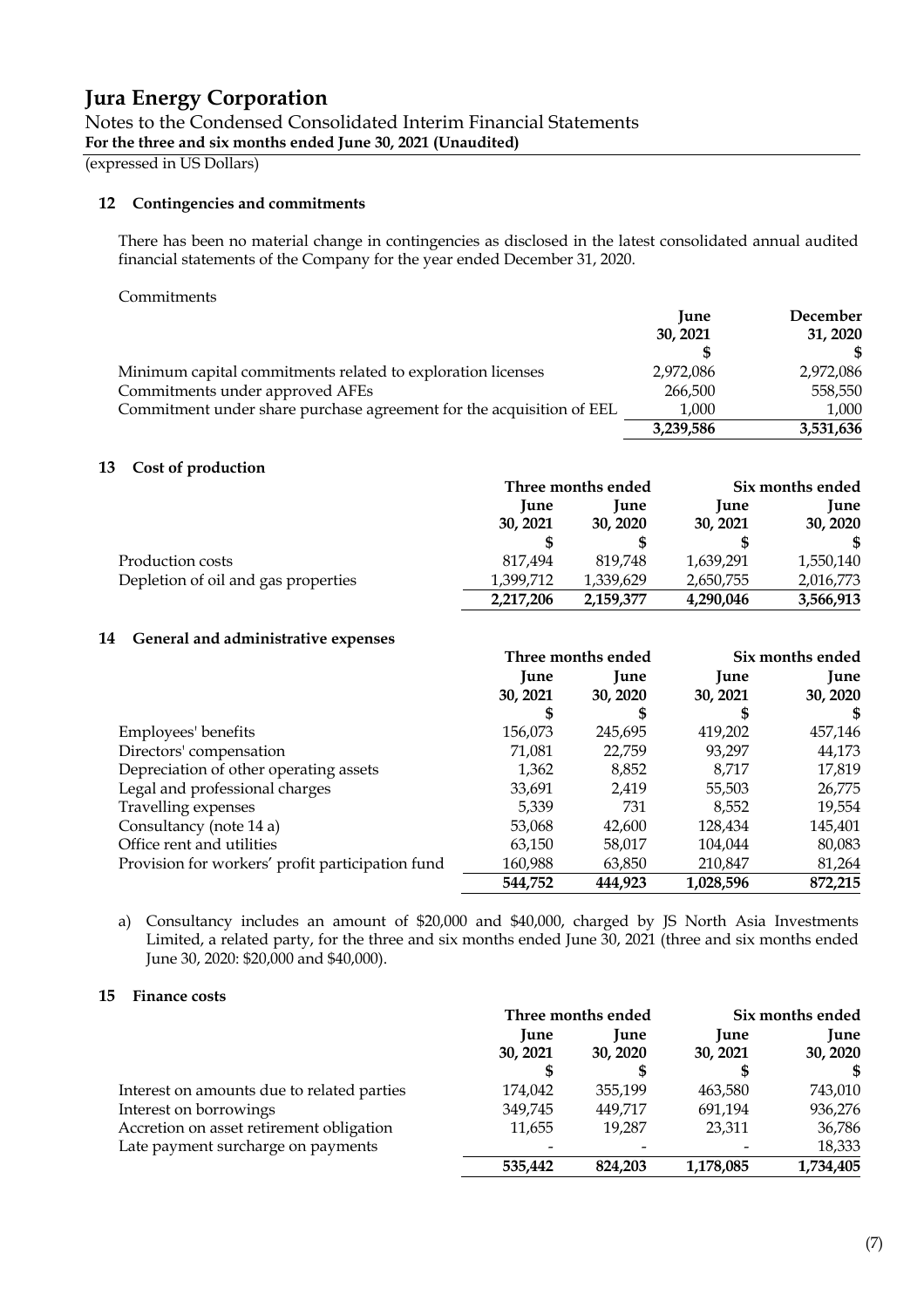Notes to the Condensed Consolidated Interim Financial Statements **For the three and six months ended June 30, 2021 (Unaudited)**

(expressed in US Dollars)

### **16 Earnings per share**

|                                                        | Three months ended      |                              | Six months ended             |                              |
|--------------------------------------------------------|-------------------------|------------------------------|------------------------------|------------------------------|
|                                                        | <b>June</b><br>30, 2021 | <b>June</b><br>30, 2020<br>S | <b>June</b><br>30, 2021<br>⊅ | <b>Iune</b><br>30, 2020<br>S |
| Net profit for the period                              | 2,213,495               | 2,936,657                    | 2,860,909                    | 2,712,014                    |
| Weighted average number of outstanding shares<br>Basic | 69,076,328              | 69,076,328                   | 69,076,328                   | 69,076,328                   |
| Diluted<br>$\blacksquare$                              | 70,626,843              | 70,626,843                   | 70,626,843                   | 70,626,843                   |
| Basic and diluted earnings per share                   | 0.03                    | 0.04                         | 0.04                         | 0.04                         |

For the three and six months ended June 30, 2021 and 2020, 2,767,803 stock options under shareholder loans were excluded from the calculation of diluted shares as they would be anti-dilutive.

### **17 Financial risk management**

The Company's activities expose it to a variety of financial risks: market risk (including currency risk, fair value interest rate risk, cash flow interest rate risk and price risk), credit risk and liquidity risk.

These condensed consolidated interim financial statements do not include all financial risk management information and disclosure required in the annual financial statements; they should be read in conjunction with the Company's consolidated annual audited financial statements for the year ended December 31, 2020. There has been no change in the risk management policies since December 31, 2020.

#### **Fair value of financial assets and liabilities**

The fair value of financial assets and liabilities is determined using different levels defined as follows:

- Quoted prices (unadjusted) in active markets for identical assets or liabilities (Level 1).
- Inputs other than quoted prices included within level 1 that are observable for the asset or liability, either directly (that is, as prices) or indirectly (that is, derived from prices) (Level 2).
- Inputs for the asset or liability that are not based on observable market data (that is unobservable inputs) (Level 3).

The fair value of cash and cash equivalents, restricted cash, accounts and other receivables and accounts payable and accrued liabilities approximate their carrying amount due to the short-term nature of the instruments.

The fair value of borrowings and amounts due to related parties approximates their carrying value as the interest rates charged on these instruments is comparable to the prevailing interest rates.

#### **18 Transactions with related parties**

The Company's related parties include its majority shareholder, JSEL. Amounts due from/(to) related parties have been disclosed under respective receivable and payable balances. Related parties and their relationship with the Company are as follows:

*Majority Shareholder*

JS Energy Limited

#### *Wholly owned subsidiaries*

- Spud Energy Pty Limited
- PetExPro Ltd.
- Frontier Oil and Gas Holdings Limited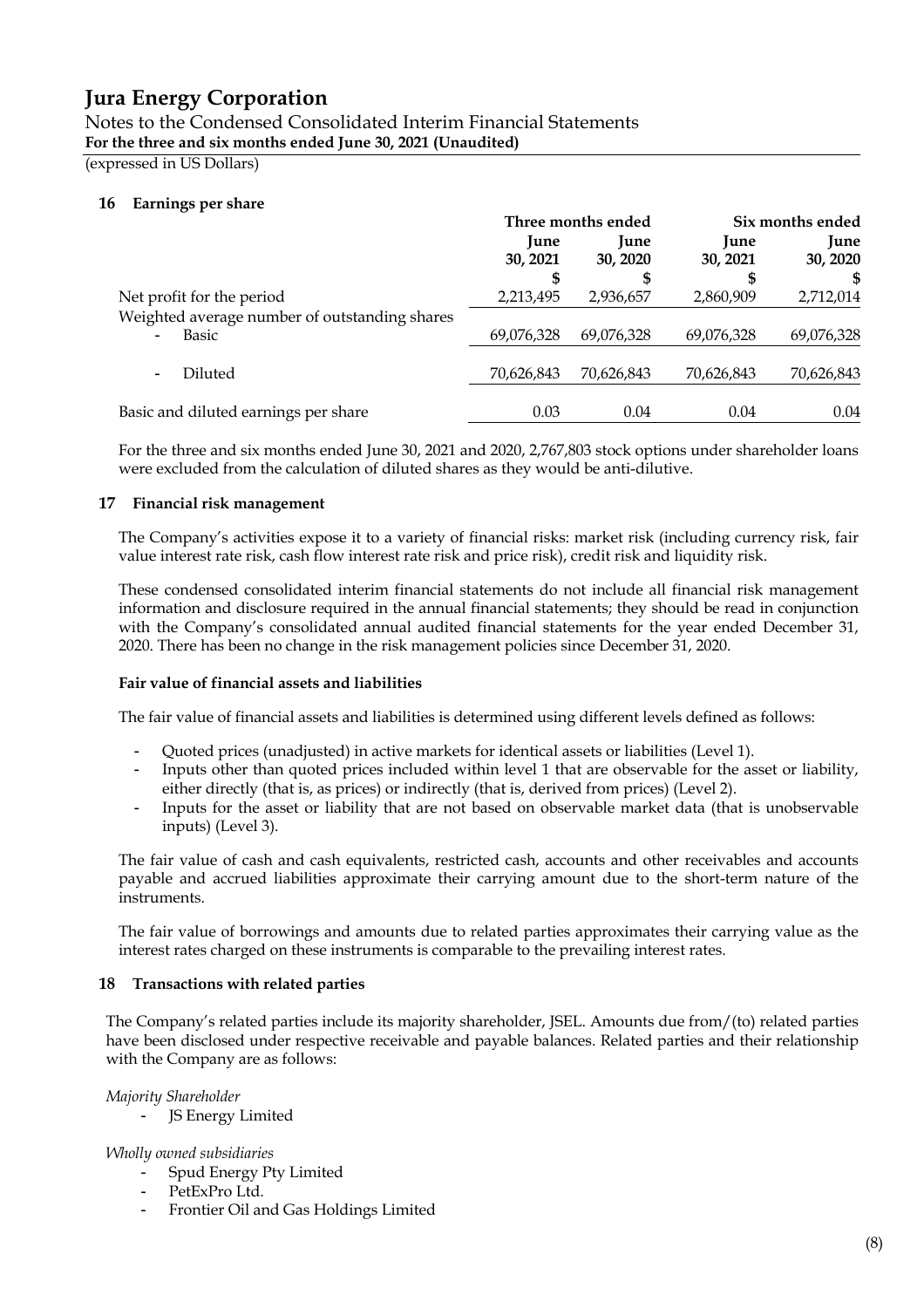### Notes to the Condensed Consolidated Interim Financial Statements **For the three and six months ended June 30, 2021 (Unaudited)**

(expressed in US Dollars)

- Frontier Holdings Limited
- 4515226 Canada Inc.
- 1428112 Alberta Ltd.
- Onni Wilson Avenue Development Limited Partnership
- Onni Elmbridge Development Limited Partnership
- Onni The Point Development Limited Partnership
- Onni IOCO Road One Development Limited

#### *Associated entity*

- JS Bank Limited
- Energy Exploration Limited
- JS Investment Consultancy FZE
- JS North Asia Investments Limited
- Konnect Gas (Private) Limited

#### *Key management personnel*

Key management personnel are those having authority and responsibility for planning, directing and controlling the activities of the Company, directly or indirectly, including any directors (whether executive or otherwise) of the Company. The Company's key management includes its Chief Executive Officer, Chief Financial Officer and its directors.

Transactions with related parties other than those which have been disclosed elsewhere in the financial statements are:

|                                            | June          | December    |
|--------------------------------------------|---------------|-------------|
|                                            | 30, 2021      | 31, 2020    |
| JSEL - majority shareholder                |               |             |
| <b>Bridge loan</b>                         |               |             |
| Balance payable at beginning of the period | 7,202,864     | 11,933,431  |
| Interest accrued during the period         | 276,054       | 1,170,610   |
| Principal repaid during the period         | (5, 189, 466) | (932, 796)  |
| Interest paid during the period            | (310, 534)    | (4,694,661) |
| Payments made on behalf of JSEL            |               | (273, 720)  |
| Balance payable at end of the period       | 1,978,918     | 7,202,864   |
| Short term loan                            |               |             |
| Balance payable at beginning of the period |               | 822,739     |
| Interest accrued during the period         |               | 9,804       |
| Principal repaid during the period         |               | (820, 607)  |
| Interest paid during the period            |               | (11, 936)   |
| Balance payable at end of the period       |               |             |
| JSBL - associated company                  |               |             |
| AKBL syndicated term finance facilities    |               |             |
| Balance payable at beginning of the period | 3,385,343     |             |
| Loan received during the period            |               | 3,367,645   |
| Interest accrued during the period         | 187,950       | 361,134     |
| Principal repaid during the period         | (219, 466)    |             |
| Interest paid during the period            | (168, 807)    | (274, 328)  |
| Exchange loss/(gain) on retranslation      | 54,224        | (69, 108)   |
| Balance payable at end of the period       | 3,239,244     | 3,385,343   |
|                                            |               |             |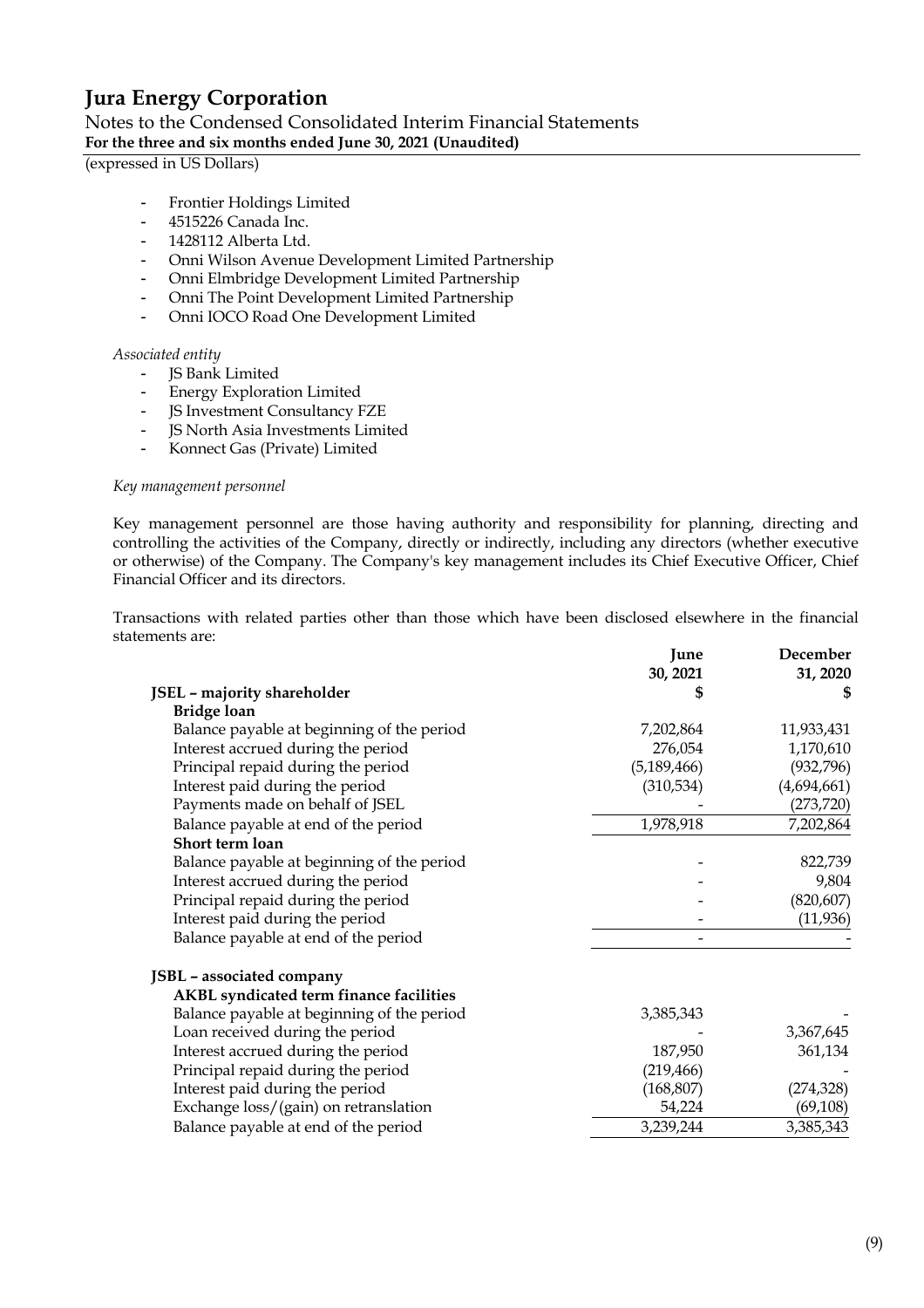Notes to the Condensed Consolidated Interim Financial Statements **For the three and six months ended June 30, 2021 (Unaudited)**

(expressed in US Dollars)

|                                                |                    | June<br>30, 2021 | \$       | December<br>31, 2020<br>S |
|------------------------------------------------|--------------------|------------------|----------|---------------------------|
| <b>Running finance facilities</b>              |                    |                  |          |                           |
| Balance payable at beginning of the period     |                    | 3,968,181        |          |                           |
| Facility (settled)/ utilized during the period |                    | (44, 182)        |          | 3,815,722                 |
| Interest accrued during the period             |                    | 187,526          |          | 185,773                   |
| Interest paid during the period                |                    | (168,059)        |          | (66, 595)                 |
| Exchange loss on retranslation                 |                    | 63,204           |          | 33,281                    |
| Balance payable at end of the period           |                    | 4,006,670        |          | 3,968,181                 |
| <b>ABPL syndicated credit facilities</b>       |                    |                  |          |                           |
| Balance payable at beginning of the period     |                    |                  |          | 1,578,859                 |
| Interest accrued during the period             |                    |                  |          | 38,810                    |
| Principal repaid during the period             |                    |                  |          | (1,552,046)               |
| Interest paid during the period                |                    |                  |          | (64, 702)                 |
| Exchange gain on retranslation                 |                    |                  |          | (921)                     |
| Balance payable at end of the period           |                    |                  |          |                           |
| Term finance facilities                        |                    |                  |          |                           |
| Balance payable at beginning of the period     |                    |                  |          | 1,852,383                 |
| Interest accrued during the period             |                    |                  |          | 49,877                    |
| Principal repaid during the period             |                    |                  |          | (1,822,783)               |
| Interest paid during the period                |                    |                  |          | (78, 970)                 |
| Exchange gain on retranslation                 |                    |                  |          | (507)                     |
| Balance payable at end of the period           |                    |                  |          |                           |
|                                                | Three months ended |                  |          | Six months ended          |
|                                                | June               | June             | June     | June                      |
|                                                | 30, 2021           | 30, 2020         | 30, 2021 | 30, 2020                  |
| Key management personnel compensation          | \$                 | \$               | \$       |                           |
| Management salaries and benefits               | 117,078            | 68,000           | 229,913  | 137,300                   |
| Directors' fees and compensation               | 71,081             | 22,759           | 93,297   | 44,173                    |
|                                                | 188,159            | 90,759           | 323,210  | 181,473                   |

#### **19 Operating segment information**

Management has determined the operating segments based on the information that is presented to the Company's board of directors for allocation of resources and assessment of performance. The Company is organized into two operating segments based on geography, namely oil and gas operations in Pakistan ("Pakistan") and corporate activities in Canada ("Canada").

The Pakistan segment derives its revenue primarily from the sale of petroleum products in Pakistan. During the three and six months ended June 30, 2021, the Pakistan segment had two main customers, Sui Southern Gas Company Limited ("SSGCL") and Engro Fertilizers Limited ("EFL") to whom all the gas from (i) Zarghun South, Ayesha, Aminah and Ayesha North and (ii) Reti, Maru and Maru South is sold respectively. SSGCL is a state-owned entity and EFL is a large publicly-listed company. Percentage breakup of customer wise sales for the three and six months ended June 30, 2021 and 2020 and trade receivables at June 30, 2021 and December 31, 2020 are as follows:

|              | Three months ended |          |             | Six months ended |
|--------------|--------------------|----------|-------------|------------------|
|              | June               | June     | <b>June</b> | June             |
| Net revenue  | 30, 2021           | 30, 2020 | 30, 2021    | 30, 2020         |
| <b>SSGCL</b> | 93%                | 94%      | 93%         | 92%              |
| EFL          | 5%                 | 5%       | 5%          | 7%               |
| Others       | 2%                 | $1\%$    | 2%          | $1\%$            |
|              | 100%               | 100%     | 100%        | 100%             |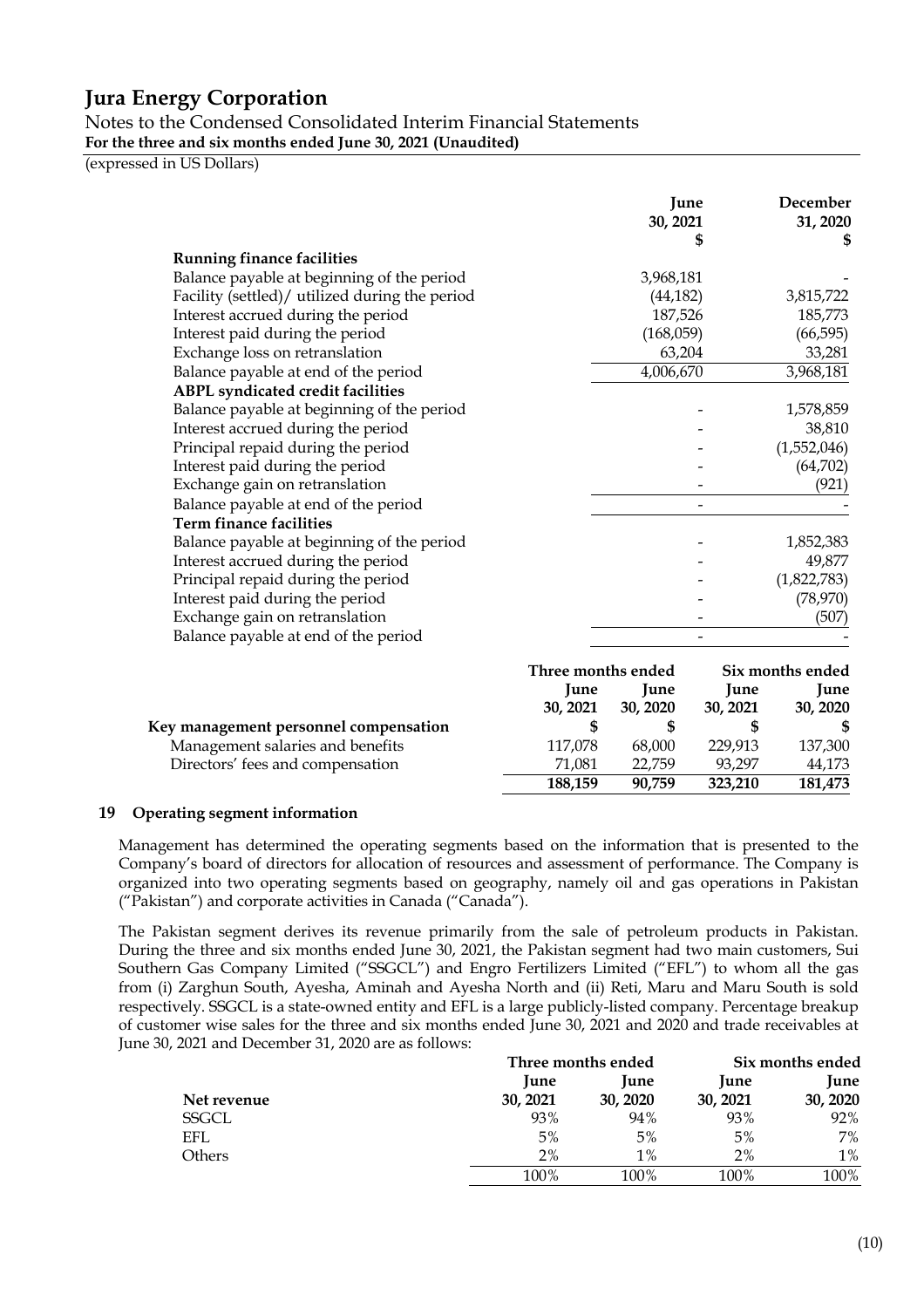### Notes to the Condensed Consolidated Interim Financial Statements **For the three and six months ended June 30, 2021 (Unaudited)**

(expressed in US Dollars)

|                   | <b>Iune</b> | December |
|-------------------|-------------|----------|
| Trade receivables | 30, 2021    | 31, 2020 |
| SSGCL             | 96%         | 97%      |
| EFL               | 2%          | $2\%$    |
| Others            | 2%          | $1\%$    |
|                   | 100%        | 100%     |

The Canada segment does not have any revenue generating operations. The Company's board of directors monitors the results of the above-mentioned segments for the purpose of making decisions about the resources to be allocated and for assessing performance based on historical results and the purpose of their existence. The segment information for the reportable segments is as follows:

|                                     |            | For the three months ended<br><b>June 30, 2021</b> |              |                          | For the six months ended<br><b>June 30, 2021</b> |              |
|-------------------------------------|------------|----------------------------------------------------|--------------|--------------------------|--------------------------------------------------|--------------|
|                                     | Canada     | Pakistan                                           | Consolidated | Canada                   | Pakistan                                         | Consolidated |
|                                     |            |                                                    |              |                          |                                                  |              |
| Net revenue                         |            | 5,426,516                                          | 5,426,516    | $\qquad \qquad -$        | 10,401,012                                       | 10,401,012   |
| Cost of production                  | -          | (2,217,206)                                        | (2,217,206)  | $\overline{\phantom{a}}$ | (4,290,046)                                      | (4,290,046)  |
| Gross profit                        |            | 3,209,310                                          | 3,209,310    | -                        | 6,110,966                                        | 6,110,966    |
| General and administrative expenses | (97,631)   | (447,121)                                          | (544,752)    | (128,098)                | (900, 498)                                       | (1,028,596)  |
| Operating profit/(loss)             | (97, 631)  | 2,762,189                                          | 2,664,558    | (128,098)                | 5,210,468                                        | 5,082,370    |
| Exchange gain/(loss) - net          | (5,075)    | 651,072                                            | 645,997      | (6,807)                  | (380, 830)                                       | (387, 637)   |
| Finance costs                       |            | (535,442)                                          | (535,442)    | $\overline{\phantom{a}}$ | (1, 178, 085)                                    | (1,178,085)  |
| Net profit/(loss) for the period    | (102, 706) | 2,877,819                                          | 2,775,113    | (134, 905)               | 3,651,553                                        | 3,516,648    |
| Income tax                          |            | (561,618)                                          | (561,618)    |                          | (655,739)                                        | (655,739)    |
|                                     | (102, 706) | 2,316,201                                          | 2,213,495    | (134, 905)               | 2,995,814                                        | 2,860,909    |
| Additions during the period         |            |                                                    |              |                          |                                                  |              |
| Property, plant and equipment       |            | 290,582                                            | 290,582      | $\overline{\phantom{a}}$ | 988,596                                          | 988,596      |
| Exploration and evaluation assets   |            | 91,494                                             | 91,494       |                          | 214,899                                          | 214,899      |

|                     | As at June 30, 2021 |            |            |              |
|---------------------|---------------------|------------|------------|--------------|
|                     | Canada<br>Pakistan  |            |            | Consolidated |
|                     |                     |            |            |              |
| Segment assets      | 139,377             | 63.671.473 | 63,810,850 |              |
| Segment liabilities | 213.462             | 42.828.551 | 43,042,013 |              |

|                                      | For the three months ended |                      | For the six months ended |                          |                      |              |  |  |
|--------------------------------------|----------------------------|----------------------|--------------------------|--------------------------|----------------------|--------------|--|--|
|                                      |                            | <b>June 30, 2020</b> |                          |                          | <b>June 30, 2020</b> |              |  |  |
|                                      | Canada                     | Pakistan             | Consolidated             | Canada                   | Pakistan             | Consolidated |  |  |
|                                      |                            |                      |                          |                          |                      |              |  |  |
| Net revenue                          |                            | 6,313,015            | 6,313,015                | $\overline{\phantom{a}}$ | 9,386,612            | 9,386,612    |  |  |
| Cost of production                   | -                          | (2,159,377)          | (2,159,377)              | $\overline{\phantom{a}}$ | (3,566,913)          | (3,566,913)  |  |  |
| Gross profit                         |                            | 4,153,638            | 4,153,638                | $\overline{\phantom{a}}$ | 5,819,699            | 5,819,699    |  |  |
| General and administrative expenses  | (102, 365)                 | (342, 558)           | (444, 923)               | (158, 677)               | (713, 538)           | (872, 215)   |  |  |
| Impairment of oil and gas properties |                            |                      |                          |                          | (750,000)            | (750,000)    |  |  |
| Other income                         | 12,891                     |                      | 12,891                   | 12,891                   | 6,402                | 19,293       |  |  |
| Operating profit/(loss)              | (89, 474)                  | 3,811,080            | 3,721,606                | (145,786)                | 4,362,563            | 4,216,777    |  |  |
| Exchange gain - net                  | 3,567                      | 542,616              | 546,183                  | 4,830                    | 1,305,613            | 1,310,443    |  |  |
| Finance costs                        | (106,050)                  | (718,153)            | (824, 203)               | (218, 807)               | (1,515,598)          | (1,734,405)  |  |  |
| Net profit/(loss) for the period     | (191,957)                  | 3,635,543            | 3,443,586                | (359, 763)               | 4,152,578            | 3,792,815    |  |  |
| Income tax                           |                            | (506,929)            | (506,929)                | $\overline{\phantom{a}}$ | (1,080,801)          | (1,080,801)  |  |  |
|                                      | (191, 957)                 | 3,128,614            | 2,936,657                | (359, 763)               | 3,071,777            | 2,712,014    |  |  |
| Additions during the period          |                            |                      |                          |                          |                      |              |  |  |
| Property, plant and equipment        |                            | 1,008,009            | 1,008,009                |                          | 3,917,480            | 3,917,480    |  |  |
| Exploration and evaluation assets    |                            | 177,027              | 177,027                  |                          | 294,139              | 294,139      |  |  |